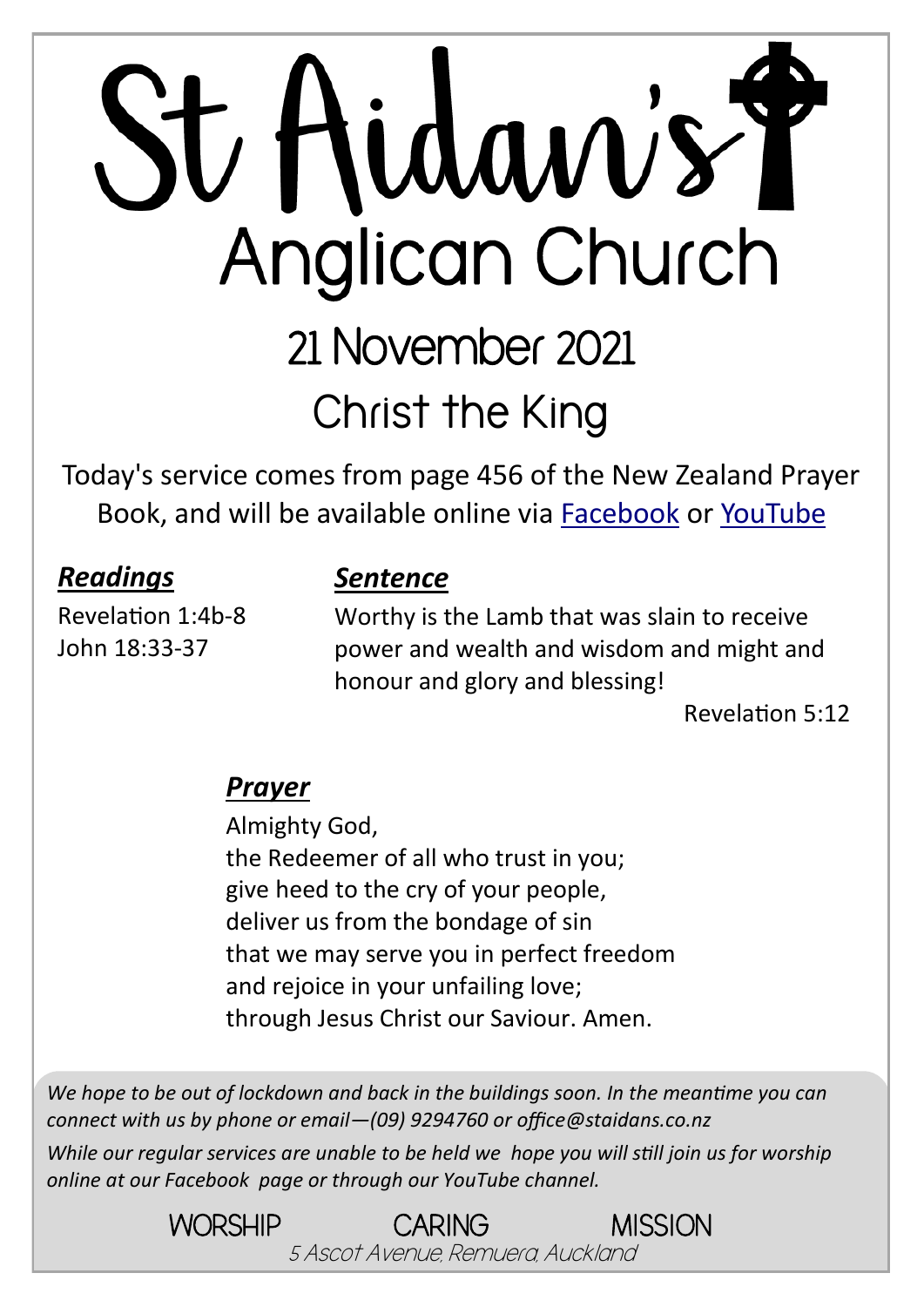# What's on at St Aidan's

# **Today**

**9am -** Kids' Church via Zoom.

**9:30am** - Sunday service via our [Facebook page\(](https://www.facebook.com/StAidansRemuera/)*www.facebook.com/ staidansremuera*) or [YouTube](https://www.youtube.com/channel/UCp1KTUD3GRs20GGAFeAZ7fQ)  [channel,](https://www.youtube.com/channel/UCp1KTUD3GRs20GGAFeAZ7fQ) The Rev'd Rhys Lewis, former Vicar of St Oswald's One Tree Hill, is preaching to us today.

**10:15am** - Catch up over a cuppa via [Zoom online meeting ID:](https://zoom.us/j/94608668929?pwd=TkZLeU1MY2d5eUpqeTJ5WUJTRHlVUT09) 946 0866 8929, or via phone: +64 9 884 6780 with Passcode 1 #.

## This Week

**Mainly Music** - Wednesday 9:30am via Zoom. Contact Vicki for access.

**Prayer Meeting** - 9am Thursday prayer via Zoom. Enter the [Zoom](https://zoom.us/j/94608668929?pwd=TkZLeU1MY2d5eUpqeTJ5WUJTRHlVUT09)  [online meeting ID](https://zoom.us/j/94608668929?pwd=TkZLeU1MY2d5eUpqeTJ5WUJTRHlVUT09) as above.

### Next Week

**9am -** Kids' Church via Zoom. Contact Izzi for access.

**9:30am** - Sunday service via our [Facebook page\(](https://www.facebook.com/StAidansRemuera/)*www.facebook.com/ staidansremuera*) or [YouTube](https://www.youtube.com/channel/UCp1KTUD3GRs20GGAFeAZ7fQ)  [channel](https://www.youtube.com/channel/UCp1KTUD3GRs20GGAFeAZ7fQ) with Bishop Ross Bay preaching.

**10:15am** - Catch up over a cuppa via Zoom. Enter the [Zoom online](https://zoom.us/j/94608668929?pwd=TkZLeU1MY2d5eUpqeTJ5WUJTRHlVUT09)  [meeting ID](https://zoom.us/j/94608668929?pwd=TkZLeU1MY2d5eUpqeTJ5WUJTRHlVUT09) as above.

#### **Prayers**

• People in care facilities as they continue living with high degrees of isolation



- Those people working in mission fields overseas
- Countries with food shortages due to climatic conditions and political tensions, that food would get to the people who so desperately need it

#### Priest Associate

Applications are now open for the ministry of Priest Associate for St Aidan's, with applications closing on 10<sup>th</sup> December. Please pray for candidates considering applying for this role, that they may carefully discern God's call on their ministry.

Application details and full information can be found [HERE.](https://aucklandanglican.org.nz/ministry-opportunities/priest-associate-st-aidans-remuera/)

#### Our Daily Bread

The December/January edition of Our Daily Bread has arrived. If you usually pick up a copy from church and would like one sent out, please contact Anne in the office and we will arrange to get one to you. Their daily devotional is also available via email or app - visit [odb.org](https://odb.org/subscription/nz/) for details.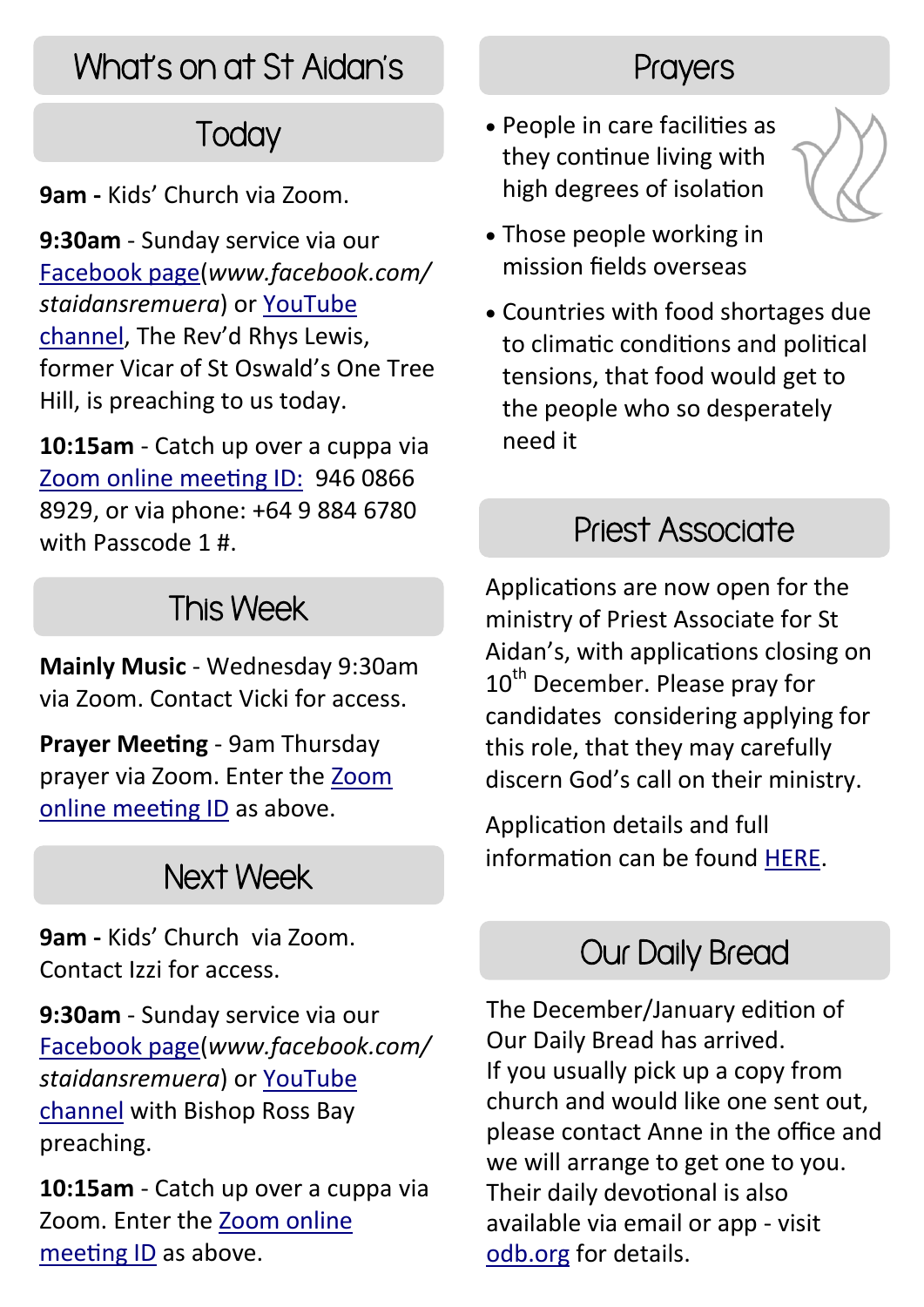## Incoming Vestry

At our AGM held via Zoom last weekend the following people were elected onto Vestry for 2022:

#### **People's warden**

Desre Simpson

#### **Synod Rep**

Julie Barnes David Jamison

#### **Vestry**

Jenny Haggitt Liz Lim Kumar Mather James Parkinson Mark Rushton

Please pray for our current and newly elected Vestry members, as well as Juli Mercer (Vicar's Warden) and Louise who make up the full Vestry team.

Many thanks also to retiring members Nic Mercer and Andrew Maclean for their support and hard work over recent years.

# Jams & Preserves for sale

Anne Priestley has a range of jams and preserves available which she is selling as a fundraiser for our Garage Sale which had to be cancelled.

A list of preserve types and sizes available can be found [HERE,a](https://www.staidans.co.nz/wp-content/uploads/2021/11/Anne-Ps-preserves-2021.pdf)long

with prices and payment information, or contact Anne directly on 524 2452.



# Home Appliances

Thanks to a very kind donation we have been most fortunate to secure some nearly new appliances from the Risland development. We have **dishwashers, stoves, and a washing machine** available.

Now is just the right time for anybody considering replacing an ageing appliance at the bach.

Contact John Glenie **0274 820 800 or 520 2386** who will be able to tell you what is available. We are not looking for big money for them, but as several dishwashers are only months old there is a great chance to upgrade at a good price, and help the Parish recover some of the funds missing from the cancellation of our major Garage Sale fundraisers over the last two years.

# Looking Ahead

Whilst there is still a lot of uncertainty it appears that we may be able to hold our first church service back in the building on  $12<sup>th</sup>$ December. Details about what that will look like will be provided closer to the date and as we receive further guidance from the Diocese.

We also hope to hold our popular carolling in the community on  $16<sup>th</sup>$ December (we have even had a request from a retirement village!)